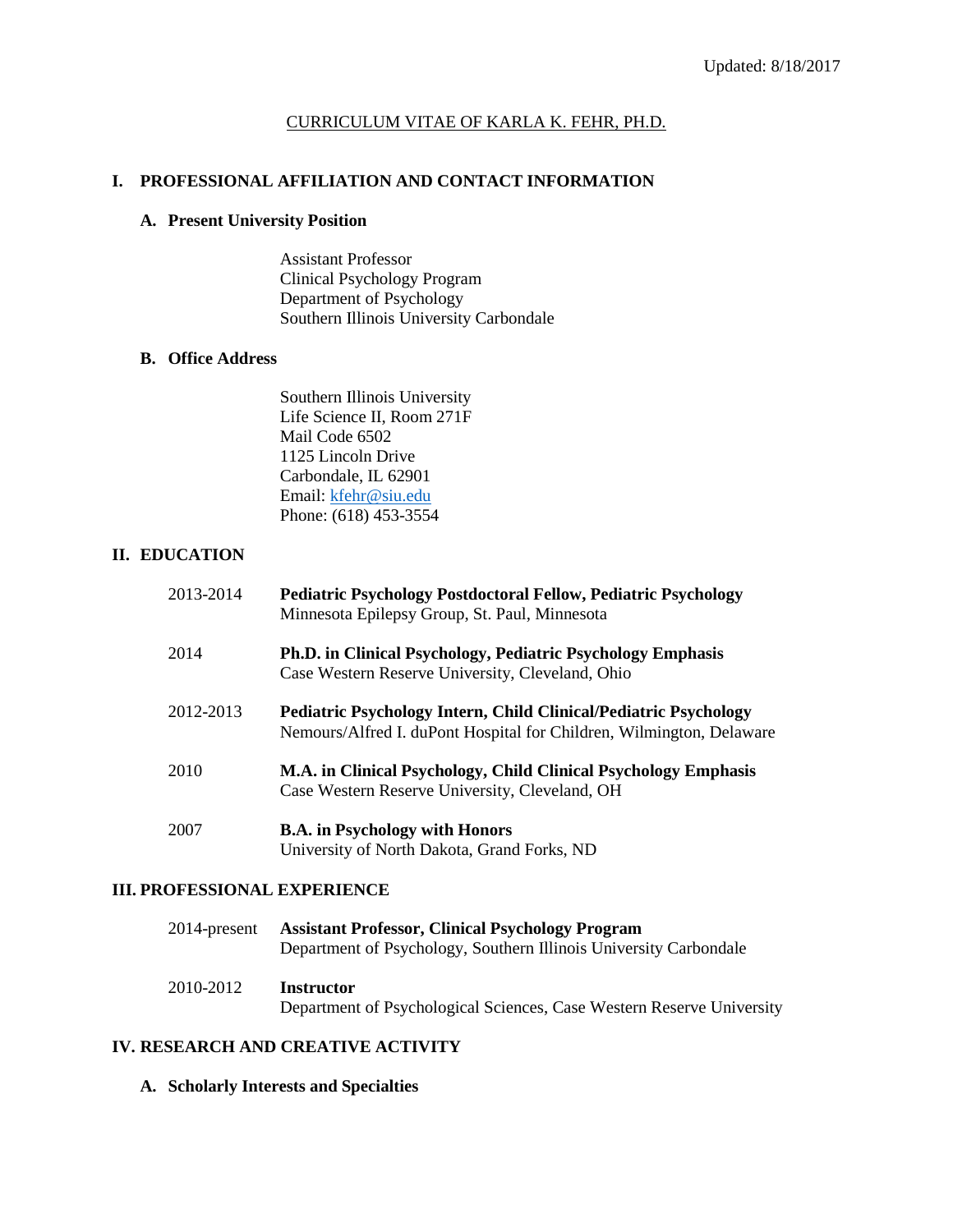Targeted Cognitive-Behavioral Play Interventions for Pediatric Populations Behavioral Sleep Medicine Interventions Importance of Pretend Play for Young Children's Socioemotional Development Interventions to Improve Pretend Play in Preschool-aged Children

# **B. Current Research Projects**

Cognitive-Behavioral Play Intervention for Preschoolers with Sleep Difficulties Parent Knowledge and Treatment-Seeking Behavior for Pediatric Sleep Problems Longitudinal Examination of the Importance of Pretend Play for Young Children's Socioemotional Development Evaluations of Play Interventions on Play Skills in Preschoolers Assessment of Pretend Play Development in Clinical Populations

# **C. Grants Applied for**

*Genetic Influences on Pretend Play in Youth Children: Implications for Intervention Development* National Institutes of Health Co-PI's: Karla K. Fehr & Lisabeth DiLalla \$147,500 Not funded 2/2017

*Genetic Influences on Pretend Play in Youth Children: Implications for Intervention Development* Discovery Research Grant: SIU School of Medicine PI: Lisabeth DiLalla \$25,000 Not funded 10/2016

*Sleep Habits and Glycemic Control in Children and Adolescents with Type 1 Diabetes* SDBP Research Grant: Society for Developmental and Behavioral Pediatrics PI: Karla K. Fehr \$10,000 Not funded 4/2016

*Clinical Psychology Training in Integrative Behavioral Healthcare in Southern Illinois*  Graduate Psychology Education Program: Health Resources and Services Administration Co-PIs: Karla K. Fehr & Mary Louise Cashel \$400,000 Not funded 1/2016

*Sleep Habits and Glycemic Control in Children and Adolescents with Type 1 Diabetes* SDBP Research Grant: Society for Developmental and Behavioral Pediatrics PI: Karla K. Fehr \$10,000 Not funded 4/2015

*Treatment of Sleep Problems in Preschoolers: A Cognitive-Behavioral Play Intervention*  Marion and Donald Routh Student Research Grant: Society of Pediatric Psychology PI: Karla K. Fehr \$996 Not funded 10/2012

# **D. Grants Received** (none)

**E. Honors and Awards**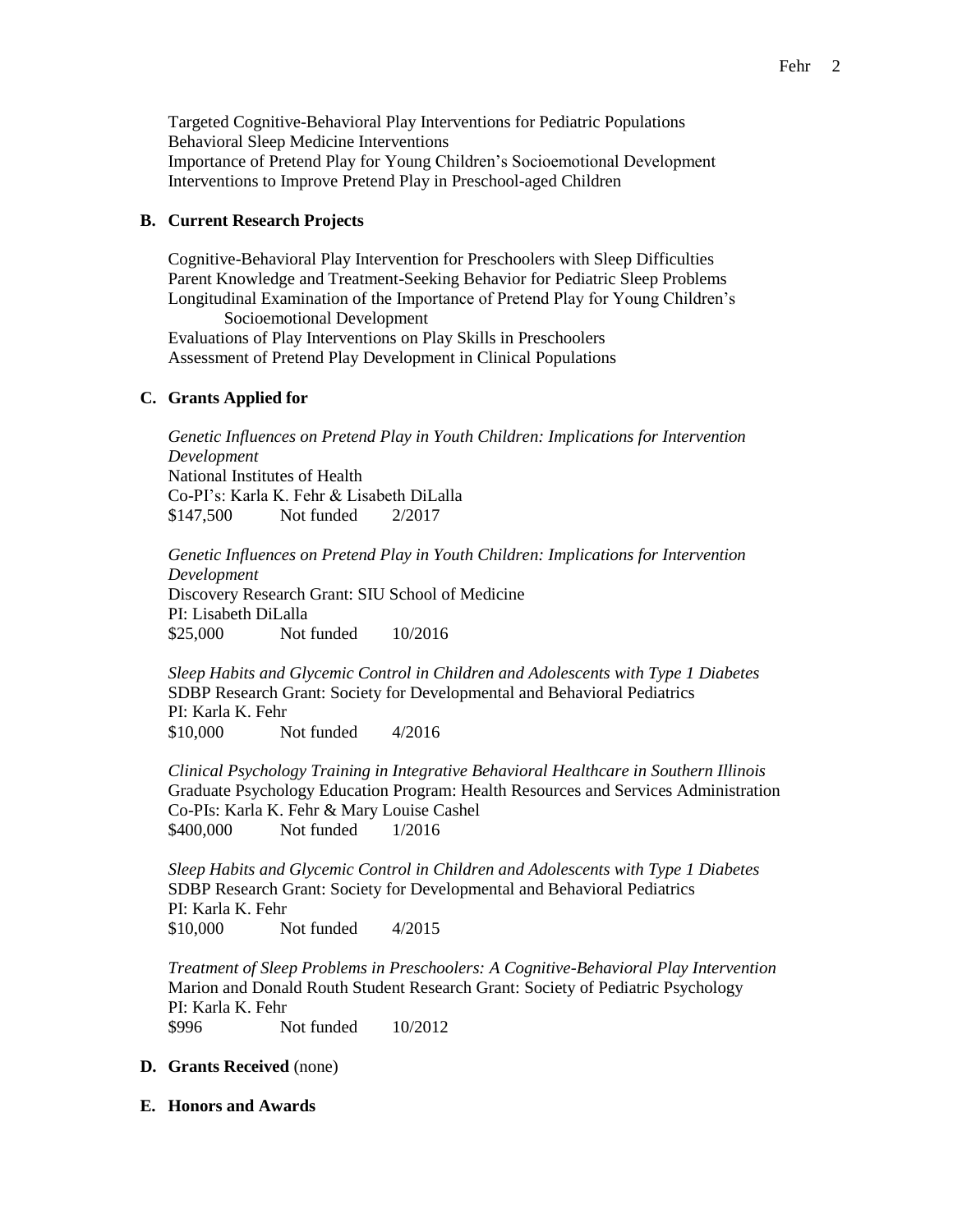- Research Scholar at Inaugural SDBP Research Scholars Symposium, Society for Developmental & Behavioral Pediatrics, 2014
- Cora Unger Brisky Fellowship in Psychology, Sponsor: Schubert Center for Child Studies, Case Western Reserve University, 2011-2012

Pediatric Psychology Pre-Doctoral Fellowship Training Grant, Case Western Reserve University, 2010-2011

Phi Beta Kappa Honor Society

**F. Papers and Presentations at Professional Meetings** \*indicates student author

Peer-Reviewed Papers:

- **Fehr, K.** (2017, November). *Application of a cognitive-behavioral play intervention to pediatric populations: A pilot study for siblings of children diagnosed with cancer.* In C. Sieberg (Chair), *Behavioral interventions for pediatric health conditions: Results from prospective studies.* Symposium accepted for presentation at the annual meeting of the Association for Behavioral and Cognitive Therapies, San Diego, CA.
- **Fehr, K.** (2017, October). *Comorbidity in psychoeducational and ADHD evaluations: A case example.* In J. Emick (Chair), *The who, what, and why of psychoeducational evaluations: Varying perspectives on Specific Learning Disorders and collaboration across disciplines.*  Symposium accepted for presentation at the annual meeting of the Society for Developmental & Behavioral Pediatrics Annual Conference, Cleveland, OH.
- **Fehr, K.** (2017, April). *Developmental considerations for preschoolers' pretend play: Play stability over one month and relationships with IQ and language.* In S. Russ (Chair), *Keeping an eye on pretend play in child development: Current advances in understanding, assessment, and intervention techniques.* Symposium presented at the annual meeting of the Society for Research in Child Development, Austin, TX.
- Hazen, R., & **Fehr, K.** (2017, April). *Understanding and resolving ethical concerns that arise during clinical supervision in the pediatric medical setting.* Workshop presented at the Society of Pediatric Psychology Annual Conference, Portland, OR.
- **Fehr, K.** (2016, August). *Confidentiality and consultation in the primary care setting: Ethical considerations.* In R. Hazen (Chair), *Ethical challenges in working with children and families in multidisciplinary settings.* Symposium presented at the annual meeting of the American Psychological Association, Denver, CO.
- **Fehr, K.** (2015, October). *Parent treatment-seeking behavior for childhood sleep problems.* In R. Hazen (Chair), *Understanding the Family Perspective in the Medical Setting: Ethical and Clinical Implications*. Symposium presented at the annual meeting of the Society for Developmental & Behavioral Pediatrics Annual Conference, Las Vegas, NV.
- **Fehr, K.,** & Russ, S. (2014, August). *An intervention to facilitate pretend play and creativity in preschoolers.* Paper accepted for presentation at annual meeting of the American Psychological Association, Washington, D.C.
- **Fehr, K.,** & Russ, S. (2011, March). *Factor structure of the Affect in Play Scale-Preschool version (APS-P) and the Affect in Play Scale-Preschool-Brief Rating version (APS-P-BR).*  Paper presented at the annual meeting of the Society for Personality Assessment, Boston, MA.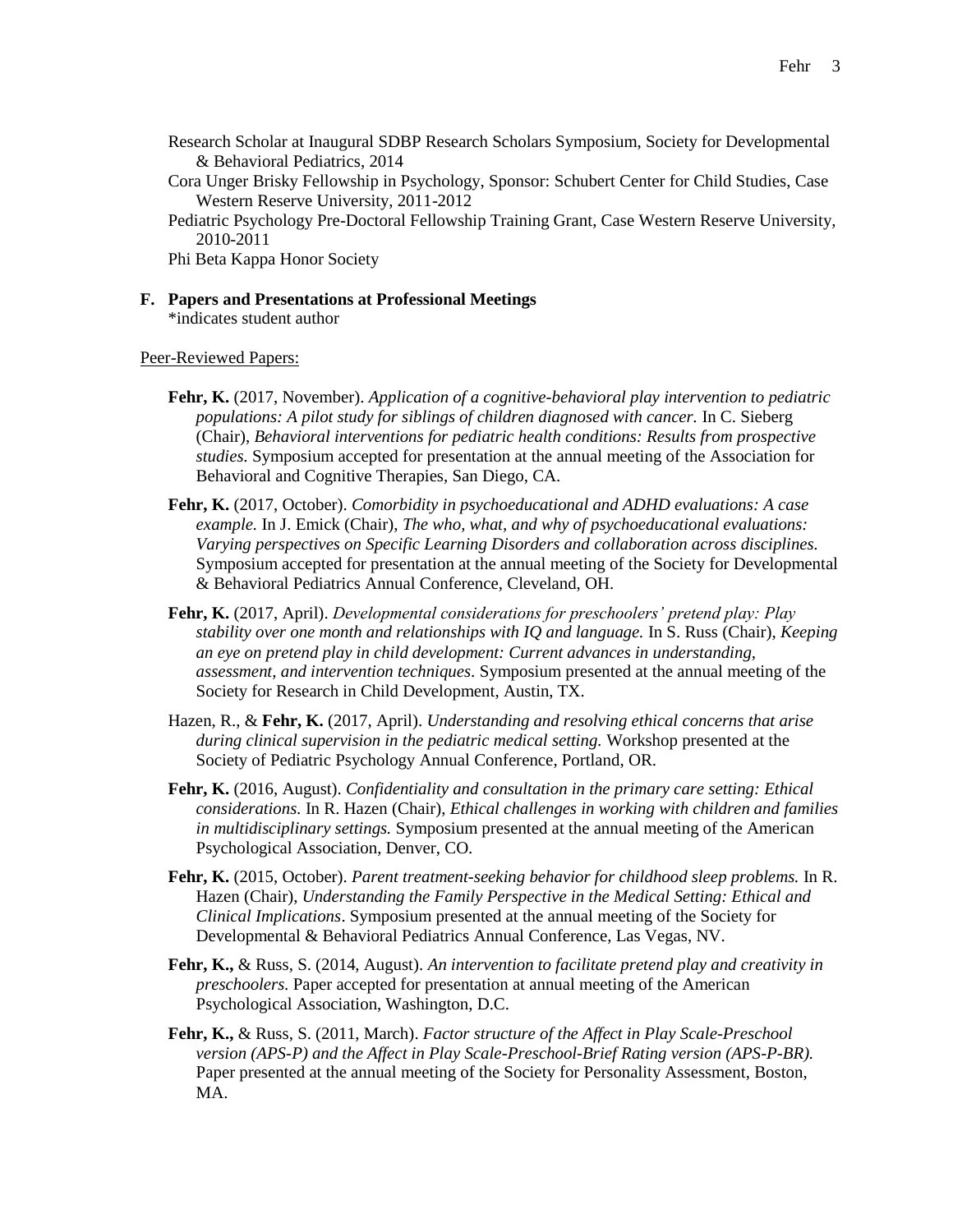- **Fehr, K.,** & Russ, S. (2010, March). *Validation of the Affect in Play Scale-Preschool-Brief Rating version (APS-P-BR) in a study examining pretend aggression in play, aggressive behavior, and parenting style.* Paper presented at the annual meeting of the Society for Personality Assessment, San Jose, CA.
- Derenne, A., **Fehr, K.,** & Breitstein, M. (2007, May). *Does peak shift occur in the natural environment? Evidence from judgments of human faces and women's torsos.* Paper presented at annual meeting of the Association for Behavior Analysis, San Diego, CA.

Peer-Reviewed Posters:

- \*Chambers, D., \*Ramasami, J., & **Fehr, K.**. (2017, April). *The relationships among parenting style, child sleep, and child daytime behavior.* Poster presented at the Society of Pediatric Psychology Annual Conference, Portland, OR.
- \*Alves, C., & **Fehr, K.** (2016, September). *Child and adolescent refugees: Review of treatment interventions.* Poster presented at the National Conference in Clinical Child and Adolescent Psychology bi-annual conference, Lawrence, KS.
- \*Ramasami, J., **Fehr, K.,** & \*Gurnell, E. (2016, April). *Demographic differences in parent knowledge of healthy sleep habits and sleep behavior in children.* Poster presented at the Society of Pediatric Psychology Annual Conference, Atlanta, GA.
- **Fehr, K.,** Adams, E., Berg, K., & Frost, M. (2014, December). *Sleep problems, risk factors, and clinical implications among children at a tertiary care epilepsy center.* Poster presented at the annual meeting of the American Epilepsy Society, Seattle, WA.
- **Fehr, K.,** Russ, S., & Ievers-Landis, C. (2014, March). *Treatment of sleep problems in young children: Pilot of a cognitive-behavioral play intervention.* Poster presented at the Society of Pediatric Psychology Annual Conference, Philadelphia, PA.
- **Fehr, K.,** Fidler, A., Hazen, R., Cousino, M., MacLeish, S., Gubitosi-Klug, R., & Cuttler, L. (2014, March). *Sleep habits, adherence, and glycemic control in youth with poorly controlled Type 1 Diabetes.* Poster presented at the Society of Pediatric Psychology Annual Conference, Philadelphia, PA.
- **Fehr, K.,** Curran, J., & Datto, G. (2013, April). *HRQoL as a predictor of depressive symptoms and self-esteem in adolescents seeking bariatric surgery.* Poster presented at annual meeting of The National Conference in Pediatric Psychology, New Orleans, LA.
- Cousino, M., Hazen, R., MacLeish, S., **Fehr, K.,** Gubitosi-Klug, R., & Cuttler, L. (2012, August). *Psychosocial outcomes of an interdisciplinary intervention for youth with poorly controlled diabetes.* Poster presented at annual meeting of the American Psychological Association, Orlando, FL.
- **Fehr, K.,** & Russ, S. (2012, March). *Pretend play in preschool children: Gender differences.*  Poster presented at the annual meeting of the Society for Personality Assessment, Chicago, IL.
- Borgschulte, C., **Fehr, K.,** & Russ, S. (2012, March). *Relationships among pretend play, divergent thinking, and storytelling in preschool children.* Poster presented at the annual meeting of the Society for Personality Assessment, Chicago, IL.
- Christian, K., **Fehr, K.,** & Russ, S. (2011, August). *Effects of a play intervention on play skills in preschool children: A pilot study.* Poster presented at the annual meeting of the American Psychological Association, Washington, D.C.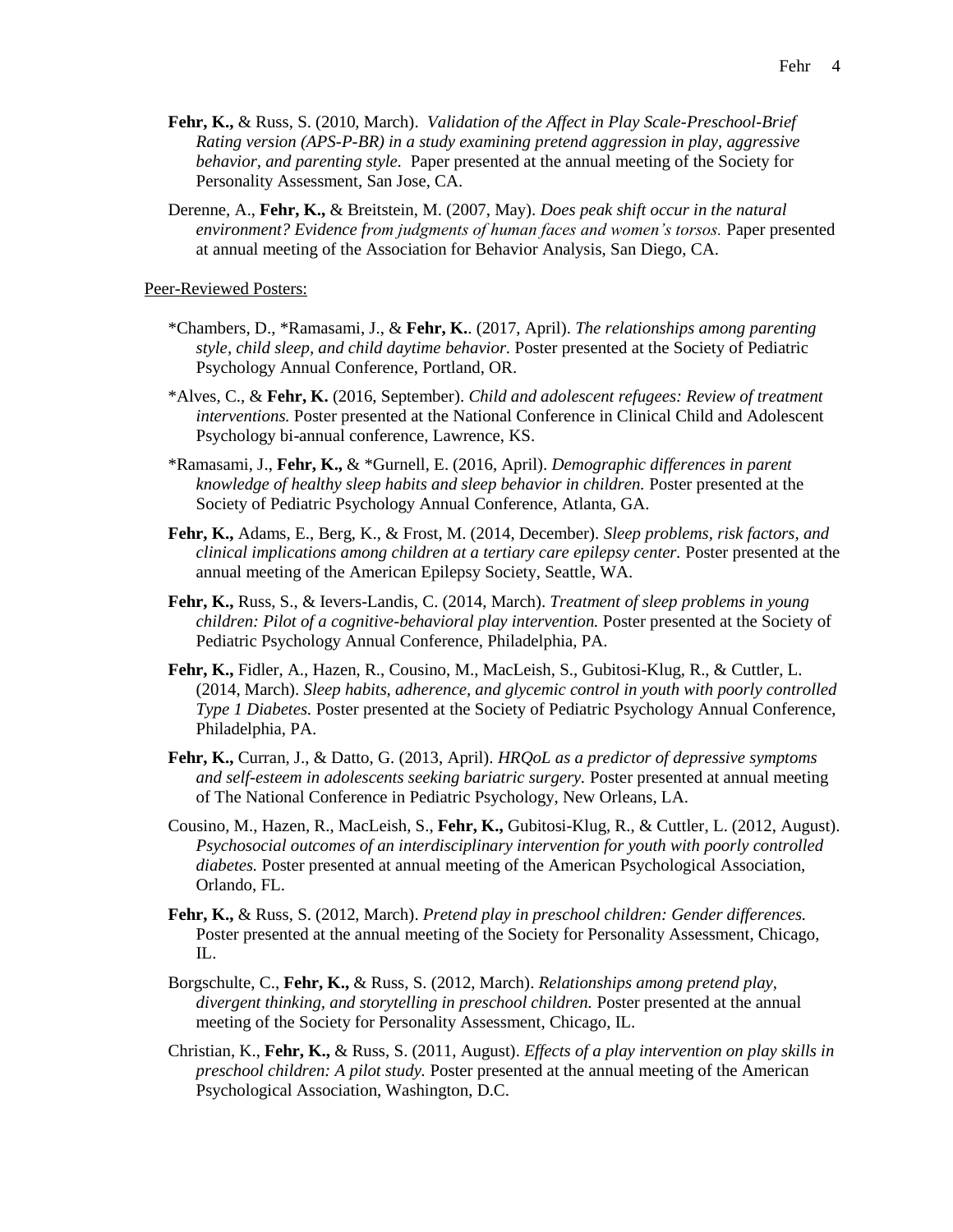**Fehr, K.,** & Russ, S. (2010, August). *Aggressive behavior in the classroom, parenting style, and pretend play.* Poster session presented at the annual meeting of the American Psychological Association, San Diego, CA.

### **G. Other**

#### Invited Presentations:

- **Fehr, K.** (2017, March). *Child clinical and pediatric psychology.* Presentation given to Careers in Psychology students (PSYC 202) at Southern Illinois University, Carbondale, IL.
- **Fehr, K.** (2017, March). *Psychological Assessment for Children.* Presentation given to behavior analysis and therapy students (BAT 441) at Southern Illinois University, Carbondale, IL.
- **Fehr, K.** (2016, October). *Child clinical and pediatric psychology.* Presentation given to Careers in Psychology students (PSYC 202) at Southern Illinois University, Carbondale, IL.
- **Fehr, K.** (2016, October). *Cognitive-behavioral play therapy: Development of targeted cognitivebehavioral play interventions for pediatric populations.* Presentation given to social work students (SOCS 561) at Southern Illinois University, Carbondale, IL.
- **Fehr, K.** (2016, October). *Research in Pretend Play and Pediatric Behavioral Sleep Medicine.*  Presentation given to clinical psychology graduate students (PSYC 591) at Southern Illinois University, Carbondale, IL.
- Cashel, M.L., & **Fehr, K.** (2016, October). *Mental health services for children and adolescents: Making the decision to refer.* Presentation given at ROE 30 County Teacher Institute, Carbondale, IL.
- **Fehr, K.** (2016, October). *Play and Child Development.* Presentation given to pediatric nursing students at Southern Illinois University, Carbondale, IL.
- **Fehr, K.** (2016, April). *Introduction to Pediatric Psychology.* Presentation given to social work students (SOCS 561) at Dickinson State University, Dickinson, ND.
- **Fehr, K.** (2016, April). *Pediatric Psychology.* Presentation given to pediatric nursing students at Southern Illinois University, Carbondale, IL.
- **Fehr, K.** (2016, March). *Psychological Assessment for Children.* Presentation given to behavior analysis and therapy students (BAT 441) at Southern Illinois University, Carbondale, IL.
- **Fehr, K.** (2015, December). *Children's understanding of illness, death, and dying.* Presentation given at Westwind Consulting Center, Dickinson, ND.
- **Fehr, K.** (2015, November). *Child clinical and pediatric psychology.* Presentation given to Careers in Psychology students (PSYC 202) at Southern Illinois University, Carbondale, IL.
- **Fehr, K.** (2015, October). *Cognitive-behavioral play therapy: Development of targeted cognitivebehavioral play interventions for pediatric populations.* Presentation given to social work students (SOCS 561) at Southern Illinois University, Carbondale, IL.
- **Fehr, K.** (2015, June). *Basics of behavioral sleep medicine.* Presentation given at Westwind Consulting Center, Dickinson, ND.
- **Fehr, K.** (2015, April). *Ethical responsibilities and considerations for trainees providing consultation-liaison services in a medical setting.* In R. Hazen (Chair), *Ethical Decision Making in the Pediatric Setting: An Interactive Session for Pediatric Psychology Trainees*.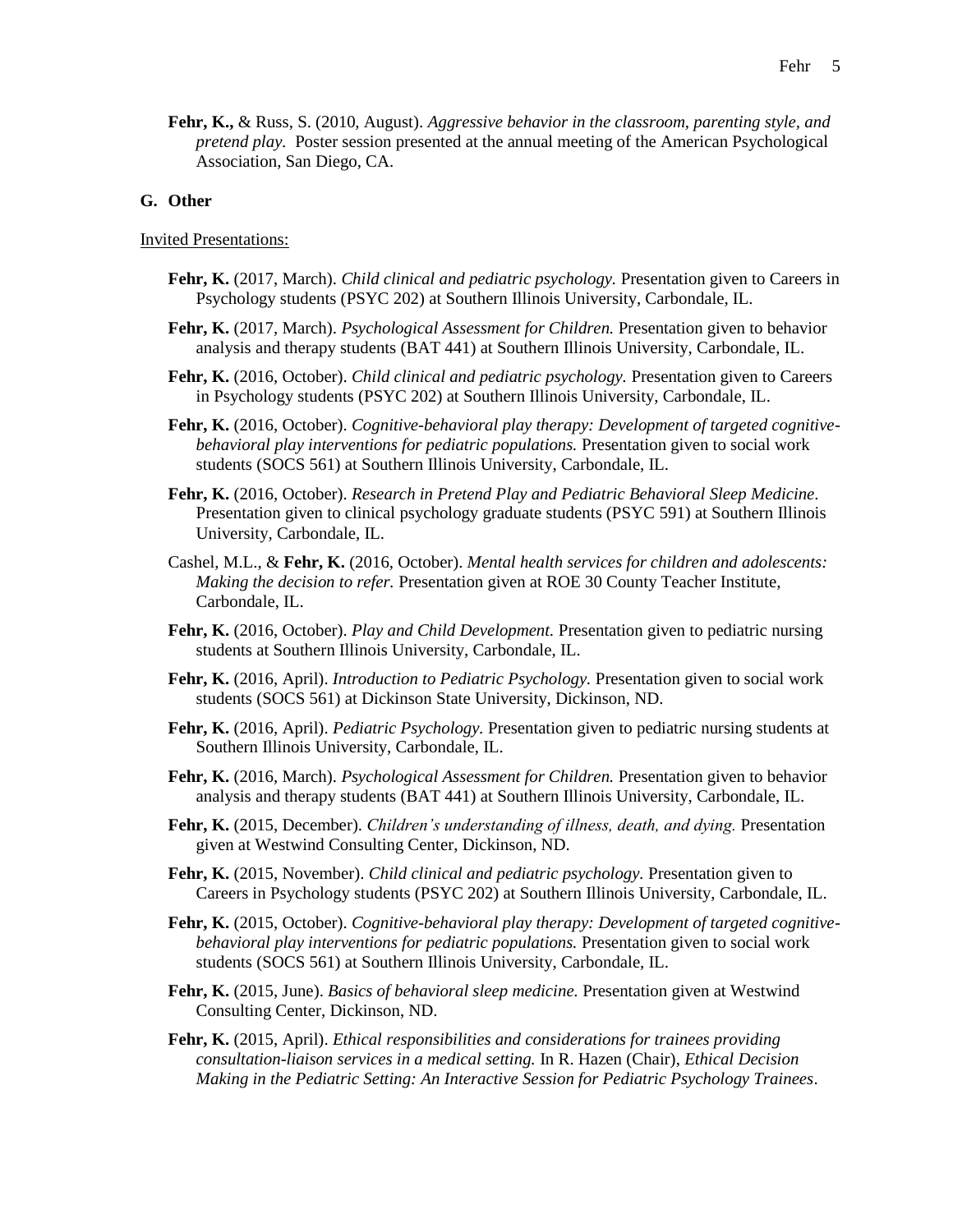Symposium conducted for the Bioethics Special Interest Group at the annual meeting of the Society of Pediatric Psychology Annual Conference, San Diego, CA.

- **Fehr, K.** (2015, March). *Pretend play in the socioemotional and behavioral health of young children.* Invited lecture presented to Proseminar in Brain and Cognitive Science graduate students (PSYC 572) at Southern Illinois University, Carbondale.
- **Fehr, K.** (2014, November). *Pretend play in the socioemotional and behavioral health of young children and development of a cognitive behavioral play intervention.* Invited lecture presented to Clinical Research Seminar graduate students (PSYC 586) at Southern Illinois University, Carbondale.
- **Fehr, K.** (2014, March). *Pediatric sleep and epilepsy.* Presentation given to the psychology department at Minnesota Epilepsy Group, St. Paul, MN.
- **Fehr, K.** (2014, February). *Development of cognitive-behavioral play interventions for pediatric populations.* Presentation given to the psychology department at Southern Illinois University, Carbondale.
- **Fehr, K.** (2014, February). *Pretend play in the socioemotional and behavioral health of young children.* Presentation given to the psychology department at Southern Illinois University, Carbondale.
- **Fehr, K.** (2014, February). *Pretend play in the socioemotional and behavioral health of young children.* Presentation given to the psychology department at Minnesota Epilepsy Group, St. Paul, MN.
- **Fehr, K.** (2013, August). *Assessing pretend play: Implications for the socioemotional and behavioral health of young children.* Presentation given to psychology interns at Nemours/A.I. duPont Hospital for Children, Wilmington, DE.
- **Fehr, K.** (2013, February). *Pretend play in the socioemotional and behavioral health of young children.* Psychosocial Grand Rounds presentation given at St. Jude Children's Research Hospital, Memphis, TN.
- **Fehr, K.** (2012, April). *Pretend play and developing emotional intelligence in young children.*  Presentation given to Parent Committee at Parma School District, Parma, OH.
- **Fehr, K.** (2011, October). *Introduction to Pediatric Psychology.* Invited lecture presented to The Hospitalized Child: Seminar & Practicum, PSCL 335C, Case Western Reserve University, Cleveland, OH.
- **Fehr, K.** (2011, September). *"Call it like you see it:" Defending against chaos in an adolescent case from a psychodynamic perspective.* Case presentation given to Psychology Program, Case Western Reserve University, Cleveland, OH.
- **Fehr, K.** (2011, August). *Does meeting diagnostic criteria=diagnosis? A case example of a boy with oppositional behaviors.* Case presentation given to Division of Developmental and Behavioral Pediatrics and Psychology, Rainbow Babies and Children's Hospital, Cleveland, OH.
- **Fehr, K.** (2011, April). *Introduction to pediatric psychology.* Invited lecture presented to The Hospitalized Child: Seminar & Practicum, PSCL 335C, Case Western Reserve University, Cleveland, OH.
- **Fehr, K.** (2010, October). *Introduction to pediatric psychology.* Invited lecture presented to The Hospitalized Child: Seminar & Practicum, PSCL 335C, Case Western Reserve University, Cleveland, OH.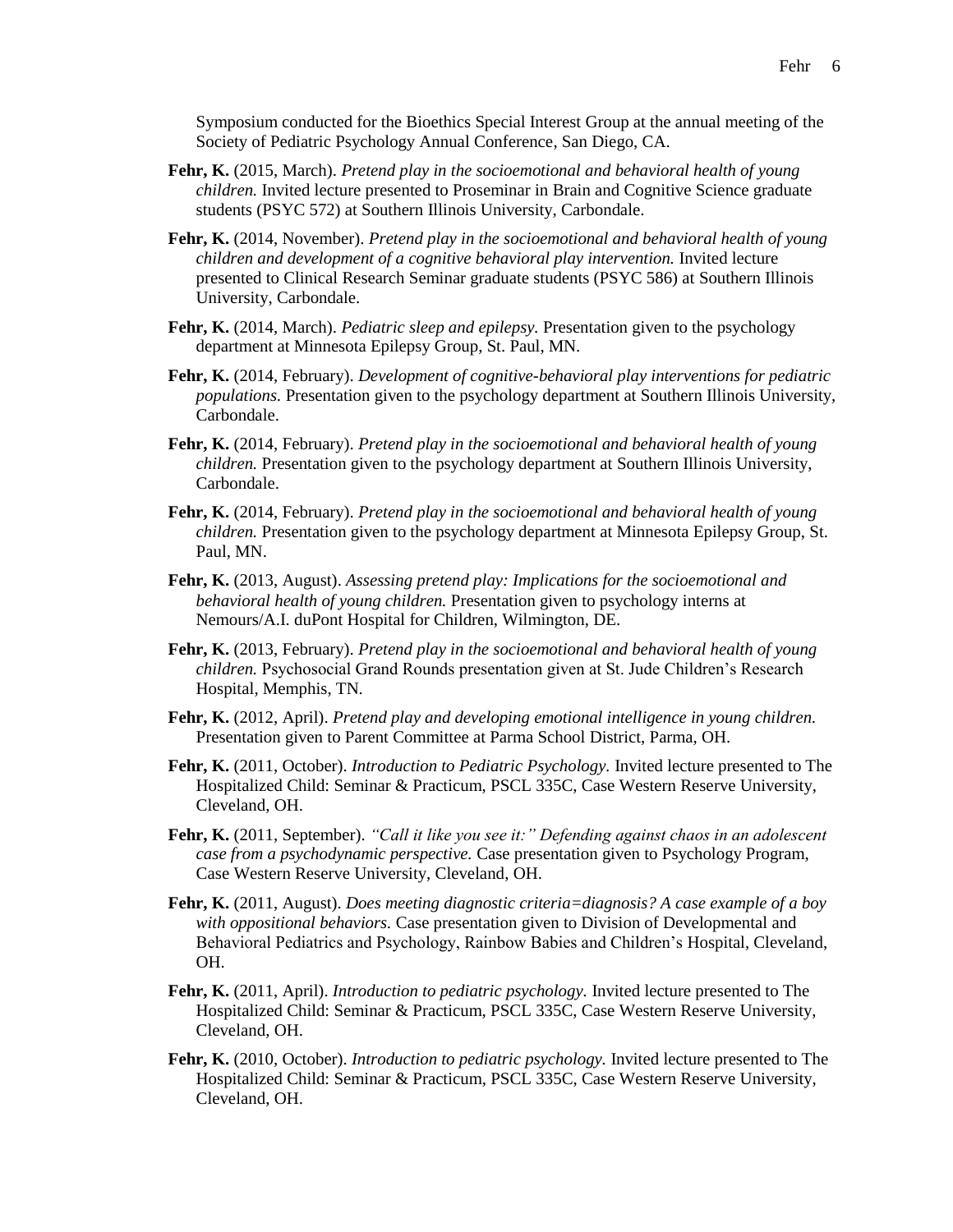- **Fehr, K.** (2010, May). *Implications of comorbidity on assessment and treatment: A case example.*  Presentation given to Division of Developmental and Behavioral Pediatrics and Psychology, Rainbow Babies and Children's Hospital, Cleveland, OH.
- **Fehr, K.** (2010, January). *Research methodology.* Invited lecture presented to Child Development students, PSCL 230, Case Western Reserve University, Cleveland, OH.
- **Fehr, K.** (2010, January). *Major theoretical perspectives in psychology.* Invited lecture presented to Child Development students, PSCL 230, Case Western Reserve University, Cleveland, OH.
- **Fehr, K.** (2010, May). *Implications of comorbidity on assessment and treatment: A case example.*  Case presentation given to Division of Developmental and Behavioral Pediatrics and Psychology, Rainbow Babies and Children's Hospital, Cleveland, OH.
- Overholser, J., **Fehr, K.,** & Keller, S. (2010, February). *Getting into graduate school in clinical psychology.* Presentation given to the Case Western Reserve University undergraduate Psi Chi Chapter, Cleveland, OH.
- **Fehr, K.** (2009, November). *Cognitive and behavioral therapy approaches.* Lecture presented to General Psychology I students, PSCL 101, Case Western Reserve University, Cleveland, OH.
- **Fehr, K.** (2009, November). *Psychological disorders: Anxiety disorders, Substance-related disorders.* Lecture presented to General Psychology I students, PSCL 101, Case Western Reserve University, Cleveland, OH.
- **Fehr, K.,** & Russ, S. (2009, January). *Importance of pretend play.* Presentation given to Parent Advisory Committee at The Music Settlement preschool, Cleveland, OH.
- **Fehr, K.** (2008, November). *WISC-IV and WIAT-II assessment case examples.* Invited lecture presented to Methods of Assessment, Practicum students, PSCL 429, Case Western Reserve University, Cleveland, OH.

#### **V. PUBLICATIONS AND CREATIVE WORKS** \*indicates student author

# **A. Books** (none)

#### **B. Articles in Professional Journals**

- **Fehr, K.** (in press). Ethical Considerations and Treatment Decision-Making when Parental Adherence Difficulties Impact Treatment Outcomes: Comment on Bruni, Lancaster, and Kullgren (2017). *Clinical Practice in Pediatric Psychology*.
- **Fehr, K.,** Hazen, R., & Nielsen, B. (2017). Ethical decision making for psychology trainees in the clinical pediatric setting: Case examples and practical solutions for trainees and supervisors. *Clinical Practice in Pediatric Psychology, 5*(1), 123-136.
- Hazen, R., **Fehr, K.,** & Nielsen, B. (2017). Spotlight on the Pediatric Bioethics Special Interest Group. *Clinical Practice in Pediatric Psychology, 5*(1), 121-122.
- **Fehr, K.,** Russ, S., & Ievers-Landis, C. (2016). Treatment of sleep problems in young children: A case series report of a cognitive-behavioral play intervention. *Clinical Practice in Pediatric Psychology, 4*(3), 306-317.
- **Fehr, K., & Russ, S. (2016).** Pretend play and creativity in preschool-aged children: Associations and brief intervention. *Psychology of Aesthetics, Creativity, and the Arts, 10*(3), 296-308.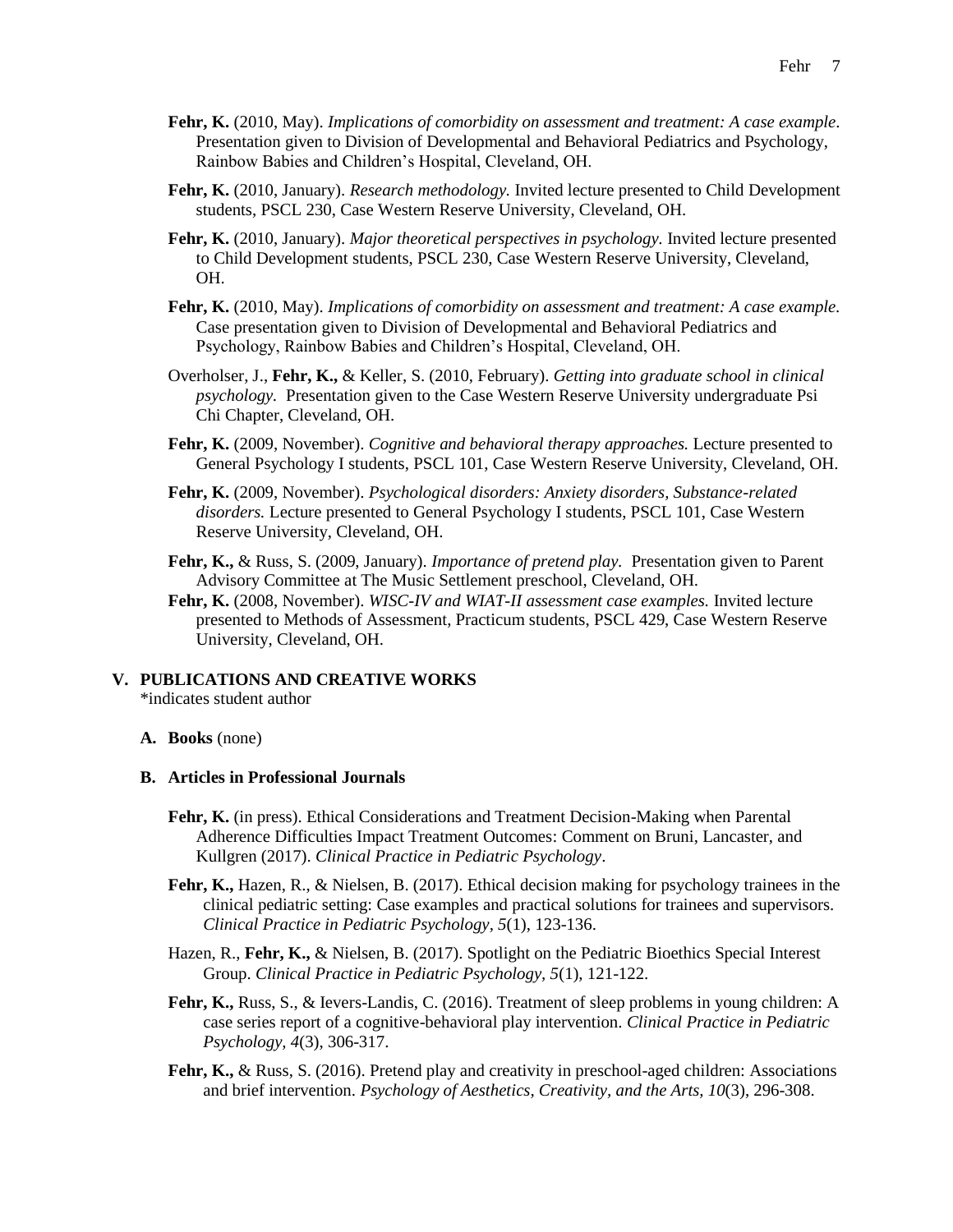- Hazen, R., **Fehr, K.,** Ievers-Landis, C., MacLeish, S. (2015). Sleep parameters and diabetesrelated considerations for children and adolescents with Type 1 diabetes. *Diabetes Management, 5*(6), 449-456.
- Ievers-Landis, C., Hazen, R., & **Fehr, K.** (2015). Competencies in training at the graduate student level: Example of a pediatric psychology seminar course. *Clinical Practice in Pediatric Psychology, 3*(3), 197-204.
- Hazen, R., **Fehr, K.,** Fidler, A., Cousino, M., MacLeish, S., & Gubitosi-Klug, R. (2015). Sleep disruption in adolescents with Type 1 Diabetes Mellitus: Relationships with adherence and diabetes control. *Diabetes Management, 5*(4), 257-265.
- Chuang, J., **Fehr, K.,** Ievers-Landis, C., Narasimhan, S., Uli, Naveen, & O'Riordan, M.A. (2015). Associations of sleep duration and regularity with level of obesity among youth in a weight loss program. *Translational Issues in Psychological Science, 1*(1), 45-56.
- **Fehr, K.,** & Russ, S. (2014). Assessment of pretend play in preschool-aged children: Validation and factor analysis of the Affect in Play Scale-Preschool versions. *Journal of Personality Assessment, 96*(3), 350-357. doi: 10.1080/00223891.2013.838171
- **Fehr, K.,** & Russ, S. (2013). Aggression in pretend play and aggressive behavior in the classroom*. Early Education and Development, 24*(3), 332-345. doi: 10.1080/10409289.2012.675549

Manuscripts under Review:

- **Fehr, K.,** Hoffmann, J., \*Ramasami, J., & \*Chambers, D. (under review). Fostering the pretend play of young children through group intervention: Implications for creativity and socioemotional functioning.
- MacLeish, S., Hazen, R., **Fehr, K.,** Cousino, M., O'Riordan, M.A., Gubitosi-Klug, R., & Cuttler, L. (under review). Improving glycemic control in adolescents with Type I Diabetes: Effect of a novel program combining a multidisciplinary intervention and continuous glucose monitoring. Manuscript under review.

#### Manuscripts in Preparation:

- **Fehr, K.,** Christian, K., & Russ, S. (in preparation). Effects of play intervention on play skills and creativity in preschool-aged children. Manuscript in preparation.
- Pearson, B., **Fehr, K.,** & Russ, S. (in preparation). Effects of a cognitive behavioral play intervention on school anxiety and adjustment in preschool children. Manuscript in preparation.

# **C. Creative Contributions** (none)

#### **D. Chapters in Professional Books**

Russ, S., & **Fehr, K.** (2016). The use of pretend play to overcome anxiety in school age children. In A. Drewes & C. Schaefer (Eds.) *Play Therapy in Middle Childhood* (pp. 77-95). American Psychological Association.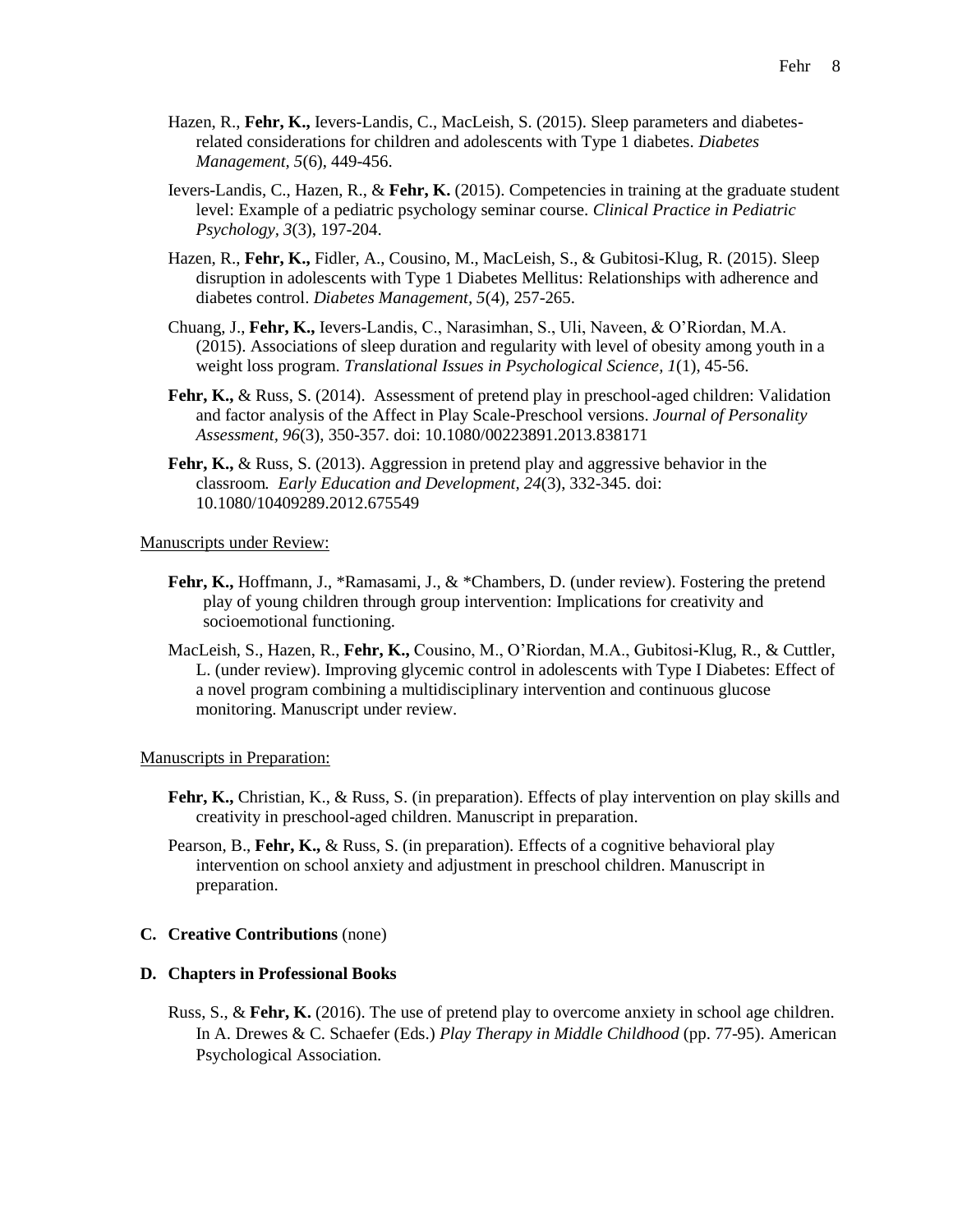- Russ, S., & **Fehr, K.** (2013). The role of pretend play in child psychotherapy. In M. Taylor (Ed.) *The Oxford Handbook of the Development of Imagination* (pp. 516-528). New York: Oxford University Press.
- Russ, S., **Fehr, K.,** & Hoffmann, J. (2013). Helping children develop pretend play skills: Implications for giftedness and talented programs. In K.H. Kim, J. Kaufman, J. Baer, & B. Sriraman (Eds.) *Advances in Creativity and Giftedness: Vol. 2. Creatively gifted students are not like other gifted students: Research, theory, and practice* (pp. 73-91). Rotterdam, Netherland: Sense Publishers.

# **E. Popular and Creative Writing** (none)

- **F. Book Reviews** (none)
- **G. Other** (none)

# **VI. TEACHING EXPERIENCE**

#### **A. Teaching Interests and Specialties**

Pediatric Psychology Child and Adolescent Therapy Child and Adolescent Assessment Child Development and Psychopathology

- **B. Teaching and Training Grants** (none)
- **C. Teaching Awards and Honors** (none)
- **D. Current Graduate Faculty Status** Assistant Professor
- **E. Number of Master's and Ph.D. Committees on which you have served** (9)

#### **Master's Thesis Committees:**

Erica Gurnell (2017) Chelsea VanderWoude (2016) Moselle Campbell (2016) Brian Bettonville (2015) Megan McCrary (2015)

#### **Dissertation Committees:**

Zachary Pilot (2017) Alana Curewitz (2017) Jordan Constance (2016) Jonathan Chitiyo (2016, Special Education)

- **F. Names of Students who have completed Master's Theses and Doctoral Dissertations under your Direction** (none)
- **G. Other** (none)